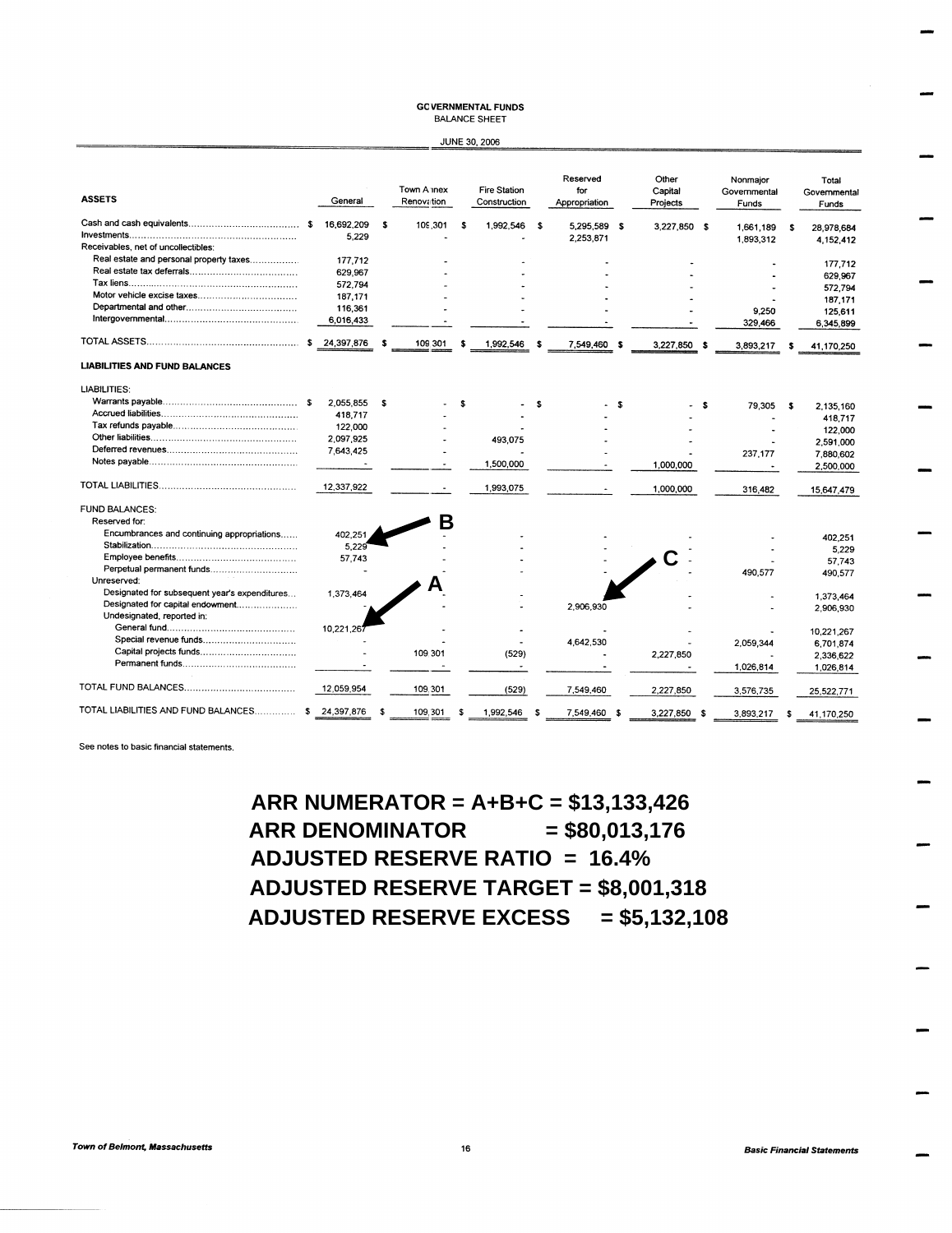| <b>GOVERNMENTAL FUNDS</b>                                        |  |  |  |  |  |  |
|------------------------------------------------------------------|--|--|--|--|--|--|
| STATEMENT OF REVENUES, EXPENDITURES AND CHANGES IN FUND BALANCES |  |  |  |  |  |  |

| FISCAL YEAR ENDED JUNE 30, 2006 |  |
|---------------------------------|--|
|---------------------------------|--|

| <b>REVENUES:</b>                                 | General     | Town Annex<br>Rer ovation | <b>Fire Station</b><br>Construction | Reserved<br>for<br>Appropriation | Other<br>Capital<br>Projects | Nonmajor<br>Governmental<br>Funds | Total<br>Governmental<br>Funds |
|--------------------------------------------------|-------------|---------------------------|-------------------------------------|----------------------------------|------------------------------|-----------------------------------|--------------------------------|
| Real estate and personal property taxes,         |             |                           |                                     |                                  |                              |                                   |                                |
|                                                  | 55,340,293  | <b>s</b>                  |                                     | s                                | \$                           | S.                                | 55,340,293<br>s.               |
|                                                  | 2,877,590   |                           |                                     |                                  |                              |                                   | 2,877,590                      |
|                                                  | 1,834,976   |                           |                                     |                                  |                              |                                   | 1,834,976                      |
|                                                  | 420.602     |                           |                                     |                                  |                              |                                   | 420.602                        |
|                                                  | 824,491     |                           | <b>ARR DENOMINATOR*</b>             |                                  |                              | 186,876                           | 1,011,367                      |
|                                                  | 700,819     |                           |                                     |                                  |                              |                                   | 700,819                        |
|                                                  | 17,005,497  |                           |                                     |                                  |                              | 3,355,709                         | 20,361,206                     |
|                                                  |             |                           |                                     | 1,298,330                        |                              | 1.482.287                         | 2,780,617                      |
|                                                  | 13,489      |                           |                                     | 1.278                            |                              | 404,146                           | 418,913                        |
|                                                  | 995,419     |                           |                                     | 143,816                          |                              | 57,788                            | 1,197,023                      |
|                                                  |             |                           |                                     |                                  |                              | 100,000                           | 100,000                        |
|                                                  |             |                           |                                     |                                  |                              |                                   |                                |
|                                                  | 80,013,176  |                           |                                     | 1,443,424                        |                              | 5,586,806                         | 87,043,406                     |
| <b>EXPENDITURES:</b>                             |             |                           |                                     |                                  |                              |                                   |                                |
| Current:                                         |             |                           |                                     |                                  |                              | 536,858                           | 2,959,537                      |
|                                                  | 2,422,679   |                           |                                     | 670                              |                              | 106,102                           | 9,366,086                      |
|                                                  | 9.259,314   |                           |                                     |                                  |                              | 4,323,899                         | 43,832,663                     |
|                                                  | 39,508,764  |                           |                                     |                                  |                              | 13,702                            | 6,201,891                      |
|                                                  | 6,188,189   |                           |                                     |                                  |                              | 132,193                           | 961,554                        |
|                                                  | 829,361     |                           |                                     |                                  |                              | 118,577                           | 2,319,209                      |
|                                                  | 2,200,632   |                           |                                     |                                  |                              |                                   | 3,282,202                      |
|                                                  | 3,282,202   |                           |                                     |                                  |                              |                                   | 1,788,418                      |
|                                                  | 1,788,418   |                           |                                     |                                  |                              |                                   | 1,426,649                      |
|                                                  | 1,426,649   |                           |                                     |                                  |                              |                                   | 13, 184, 425                   |
|                                                  | 546,658     | 195,172                   | 8,849,751                           |                                  | 3,167,421                    | 425,423                           |                                |
| Debt service:                                    |             |                           |                                     |                                  |                              |                                   | 2,598,170                      |
|                                                  | 2.598.170   |                           |                                     |                                  |                              |                                   | 1,489,799                      |
|                                                  | 1,489,799   |                           |                                     |                                  |                              |                                   |                                |
|                                                  | 71,540,835  | 195,172                   | 8,849,751                           | 670                              | 3,167,421                    | 5,656,754                         | 89,410,603                     |
| EXCESS (DEFICIENCY) OF REVENUES                  |             |                           |                                     |                                  |                              |                                   |                                |
|                                                  | 8.472.341   | (195, 172)                | (8.849.751)                         | 1,442,754                        | (3, 167, 421)                | (69, 948)                         | (2,367,197)                    |
| OTHER FINANCING SOURCES (USES):                  |             |                           |                                     |                                  |                              |                                   |                                |
|                                                  |             |                           | 2,030,000                           |                                  | 965,000                      |                                   | 2,995,000                      |
|                                                  | 40,441      |                           |                                     |                                  |                              |                                   | 40,441                         |
|                                                  |             |                           |                                     |                                  |                              | 30,095                            | 30,095                         |
|                                                  |             |                           |                                     | 603,508                          |                              |                                   | 603,508                        |
|                                                  | 1,064,324   |                           | 603,509                             | 3,752,354                        | 2,726,499                    |                                   | 8,146,686                      |
|                                                  | (6,044,229) |                           |                                     | (1, 288, 508)                    | (124, 324)                   | (24, 800)                         | (7,481,861)                    |
|                                                  |             |                           | 2,633,509                           | 3,067,354                        | 3,567,175                    | 5,295                             | 4.333,869                      |
| TOTAL OTHER FINANCING SOURCES (USES)             | (4,939,464) |                           |                                     |                                  |                              |                                   |                                |
|                                                  | 3,532,877   | (195, 172)                | (6, 216, 242)                       | 4,510,108                        | 399,754                      | (64, 653)                         | 1,966,672                      |
| FUND BALANCES AT BEGINNING OF YEAR (as restated) | 8,527,077   | 304,473                   | 6,215,713                           | 3,039,352                        | 1,828,096                    | 3,641,388                         | 23,556,099                     |
| FUND BALANCES AT END OF YEAR\$ 12,059,954        |             | 109,301<br>ŝ.             | (529)<br>\$                         | 7,549,460<br>\$                  | 2,227,850<br>\$              | \$<br>3,576,735                   | 25,522,771<br>\$               |

See notes to basic financial statements.

## \*Note: General fund revenues high off trend in FY06 (multiple factors).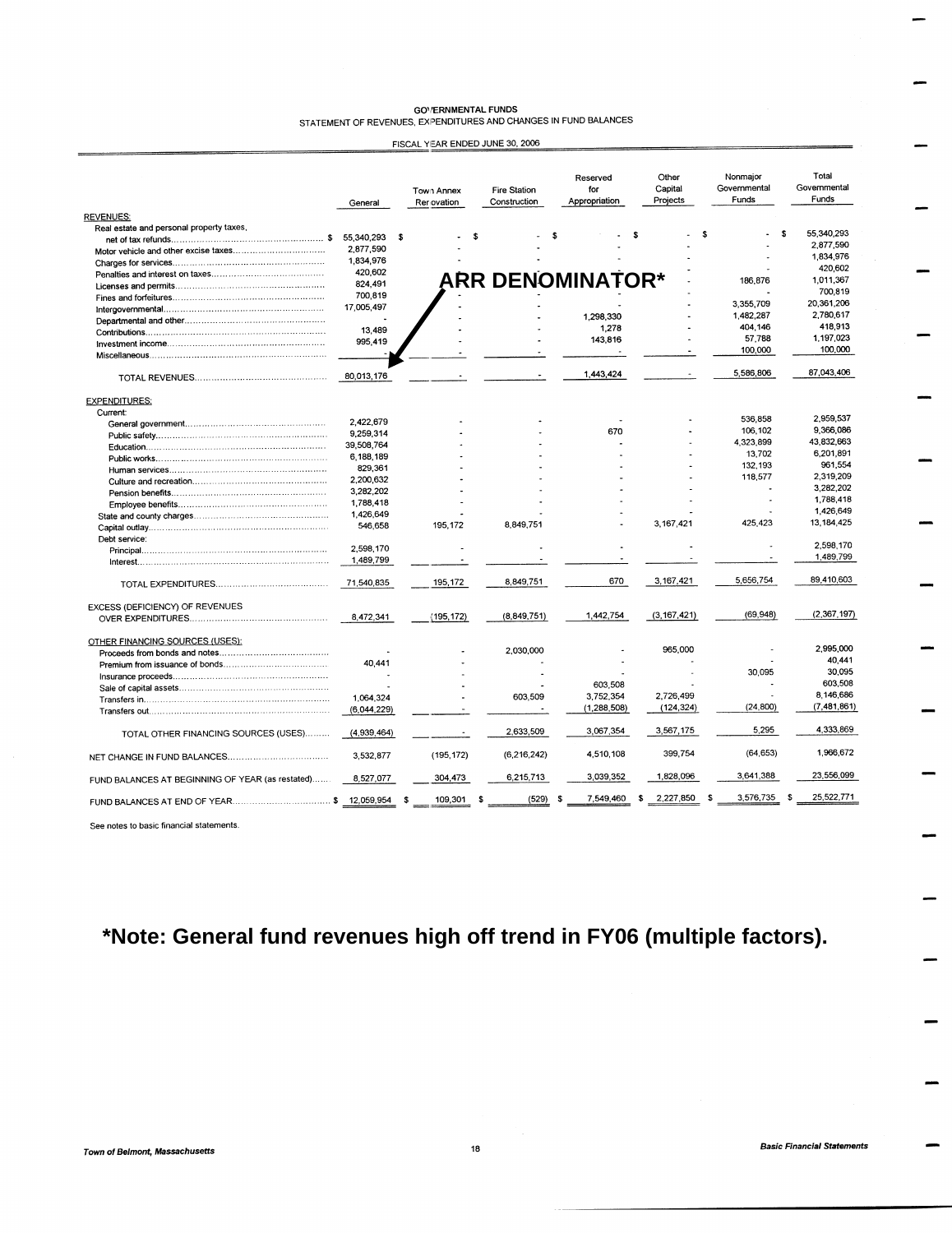## **TOWN OF BELMONT FY06 RESERVES 6/30/2006**

|             | <b>GL History for General Fund</b>                                      | <b>Belmont</b>     |                |                      | 6/30/2006                 |
|-------------|-------------------------------------------------------------------------|--------------------|----------------|----------------------|---------------------------|
|             | <b>Fund Balance Accounts</b>                                            | 7/1/2005           |                | <b>Estimates of</b>  | Includes only General Fun |
| <b>FY06</b> |                                                                         | <b>Beg Balance</b> |                | <b>FY06 Activity</b> | <b>Ending Balance</b>     |
|             | 1-3211 FB Reserve for Encumbrances General Fund                         |                    |                |                      |                           |
|             | $7/1/05$ Balance (BS)                                                   | 1,128,414.53       |                |                      |                           |
|             | Close Encumb beg balance - FY06                                         |                    | 1              | (1, 128, 414.53)     |                           |
|             | Open Encumb carryovered to FY07                                         |                    | $\overline{2}$ | 810,341.96           | 810,341.96                |
|             |                                                                         |                    |                |                      |                           |
|             | 1-3520 Overlay Surplus                                                  |                    |                |                      |                           |
|             | $7/1/05$ Balance (BS)                                                   | 320,000.00         |                |                      |                           |
|             | FY06 use of O/L Surplus                                                 |                    | 3              | (320,000.00)         |                           |
|             | FY07 use of O/L Surplus trans 5/06                                      |                    | 4              | 380,000.00           | 380,000.00                |
|             | 1-3252 FB - Stabilization Fund                                          |                    |                |                      |                           |
|             | 7/1/05 Balance (BS)                                                     | 5,228.86           |                |                      |                           |
|             | FY06 interest earning on Stab Fund                                      |                    | 8              | 251.73               |                           |
|             | FY07 use of Stab Fund                                                   |                    | 7              |                      | 5,480.59                  |
|             |                                                                         |                    |                |                      |                           |
|             | 1-3520 FB - Reserved for Next Years Expenditures<br>7/1/05 Balance (BS) | 800,000.00         |                |                      |                           |
|             | FY06 use of Free Cash                                                   |                    | 5              | (800,000.00)         |                           |
|             | ATM vote to use old cap proj for FY07                                   |                    | 12             | 143,463.64           |                           |
|             | Transferred 6/30/06 for FY07                                            |                    | 6              | 850,000.00           | 993,463.64                |
|             |                                                                         |                    |                |                      |                           |
|             | 1-3580 Premium on Sale of Bond - new IGR                                |                    |                |                      |                           |
|             | 7/1/05 Balance<br>FY06 Premium on Sale of Bond issue                    | 91,912.13          |                |                      |                           |
|             | Use toward FY06 taxes                                                   |                    | 13<br>9        | 447.77<br>(9,553.00) | 82,806.90                 |
|             |                                                                         |                    |                |                      |                           |
| 1-3596      | FB Reserved for Tax Reduction                                           |                    |                |                      |                           |
|             | 7/1/05 Balance (BS)                                                     |                    |                | 2,352.22             |                           |
|             | FY06 use of Prem on Sale of bond                                        |                    | 11             | (2,352.22)           |                           |
|             | 1-3590 Unreserved Fund Balance                                          |                    |                |                      |                           |
|             | $7/1/05$ Balance (BS)                                                   | 3,027,272.55       |                |                      |                           |
|             | Transfer from O/L surplus - FY06 Budget                                 |                    | 3              | 320,000.00           |                           |
|             | Transfer to O/L Surplus - FY07 Budget                                   |                    | 4              | (380,000.00)         |                           |
|             | Use of Overlay for Senior Work Program                                  |                    |                | (5,247.75)           |                           |
|             | Free Cash - FY06 Budget                                                 |                    | 5              | 800,000.00           |                           |
|             | Free Cash - FY07 Budget                                                 |                    | 6              | (850,000.00)         |                           |
|             | Close Encumb beg balance - FY06                                         |                    | $\mathbf{1}$   | 1,128,414.53         |                           |
|             | Open Encumb carryovered to FY07                                         |                    | $\overline{2}$ | (810, 341.96)        |                           |
|             | <b>Close FY06 Revenue &amp; Expenditures</b>                            |                    | 10             | 3,476,324.11         |                           |
|             | FB Reserve for Tax Reduction FY06                                       |                    | 9              | 9,553.00             |                           |
|             | FB Reserve for Tax Reduction FY07                                       |                    | 11             | 2,352.22             |                           |
|             | ATM vote close cap proj for FY07                                        |                    | 12             | (143, 463.64)        |                           |
|             | Interest on Stab Fund posted in total above                             |                    | 8              | (251.73)             |                           |
|             | Premium on Sale of Bond posted in total Rev above                       |                    | 13             | (447.77)             | 6,574,163.56              |
|             | <b>Total General Fund</b>                                               | 5,372,828.07       |                | 3.473.428.58         | 8,846,256.65              |